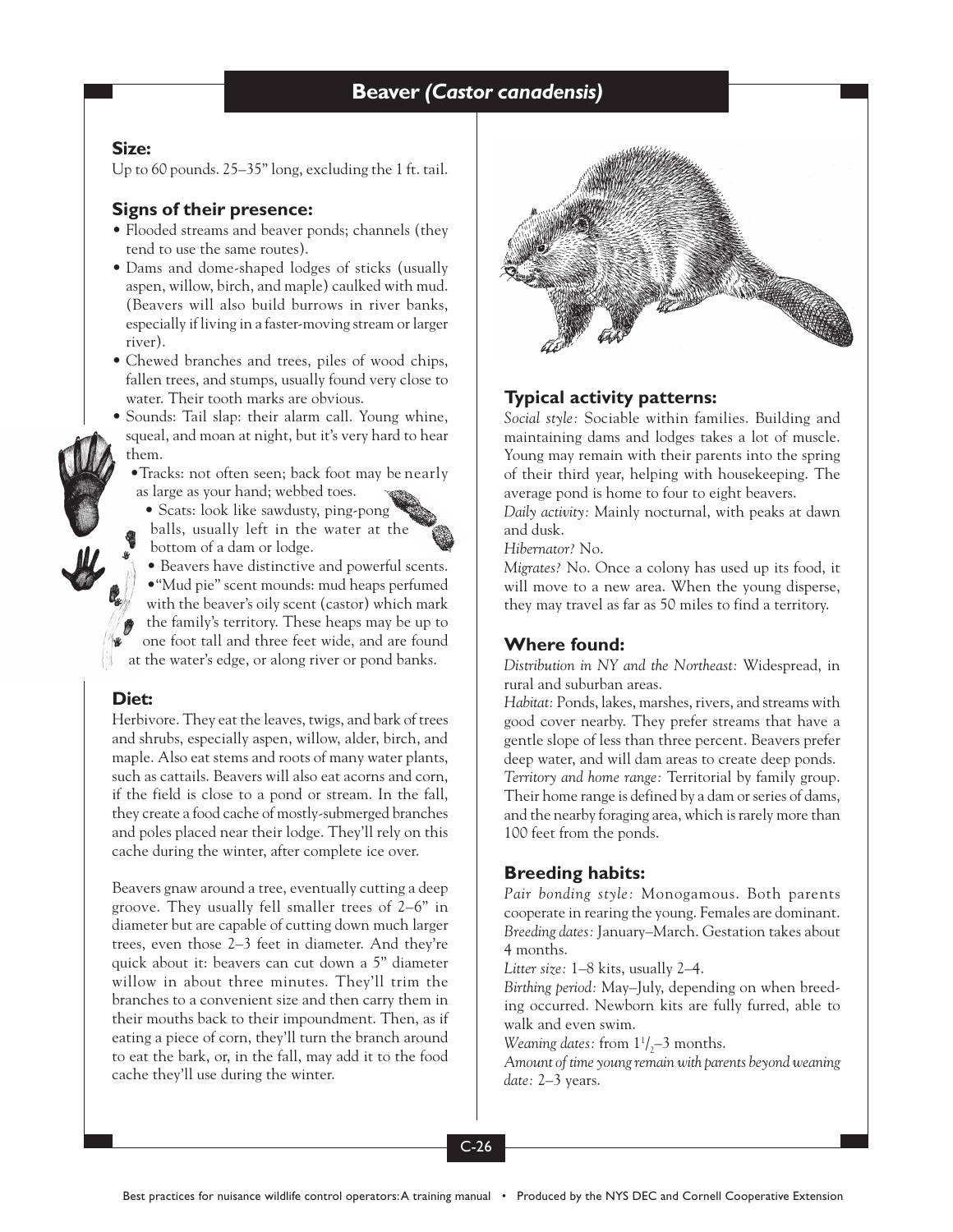# **Common nuisance situations:**

*Time of year:* Any time of year. From ice-out through June, new problems are often associated with the dispersal of the two-year-olds. From October through ice-up, beavers are preparing for winter by cutting many trees and working on their dams.

*What are they doing?*

- Plug culverts, drainage ditches, and drainpipes, which floods or washes out roads or driveways.
- Beaver dams force water to collect against roads. This may saturate the road, causing potholes, settling, and instability.
- Their dams may flood upstream areas. Flooding may damage roads or homes or kill crops and trees. It may make certain areas unusable.
- Beavers cut down or girdle trees and shrubs for food. They can fell a tree that's up to 2–3 ft. in diameter.
- Beaver dams transform the environment. This will be good for some species and bad for others. Whether you see this as a problem or a gift depends on your perspective.
- They may contaminate water supplies or interfere with sewer systems.
- Disease risks: Rabies, tularemia, and Giardiasis (an intestinal infection caused by the protozoan, *Giardia lamblia.* There's still much to learn about this parasite and how the disease is transmitted).

#### **Legal status in New York:**

Protected. Game species with set season. Landowners—not the NWCO—may apply to the DEC for special permits that allows the taking of nuisance beaver or the disturbance of a beaver dam, house, or den. You may need additional DEC permits to alter a beaver dam to change the water level.

From ECL 11-0521: "2. The department may, by permit issued to a landowner, permit such landowner, and any person he may designate in writing as his agent, to take beaver on lands owned by the permittee, during any specified period, in any specified number, and by any specified means, notwithstanding the provision contained in paragraph d of subdivision 3 of section 11-0901 or any other provision of the Fish and Wildlife Law. Beaver so taken shall be disposed of as the department may direct."

From ECL 11-0505: "6. Except as permitted by the department, no person shall at any time disturb a beaver dam, house or den or a muskrat house or den or any structure constructed by a muskrat in which it can take shelter."

#### **Best practices**

This is an overview. Solutions for beaver damage problems can be far more complex than those for some of the other species in this manual. Repairing a hole that a squirrel chewed in a wall is much easier than replacing a culvert or installing a water level control device, for example. Additional training may be needed to help you successfully use an integrated approach to beaver damage management.

There are legal, safety, and environmental issues to consider if you seek to modify a beaver wetlands. You may need additional permits, perhaps even from different agencies. If improperly installed, water level control devices and culvert modifications could create dangerous road conditions or flood downstream areas. You could accidentally create a problem that's worse than the one you were hired to solve, and you might be liable for damages. Any actions that change a beaver wetlands could affect many species.

Consult with technical experts (such as DEC Bureau of Wildlife and Bureau of Habitat staff, highway departments, site engineers) before you do anything. It's equally important to talk to your customers to make sure you understand their goals.

#### *Defining success with your customer*

Complaints about beavers usually focus on flooding, tree-cutting, or some combination of those two. These problems are caused by their feeding and construction activities (building of dams and lodges).

You may need to know more details before you can solve the problem. For example, if one customer says, "I just don't want the beavers to cut down these three trees," then you might suggest a barrier to keep the beavers away from those trees. But if the customer says, "I really don't want them to cut these three trees or wash out this road," you have a very different situation.

The same problem at a different site may require a different solution. Take flooding, for example. You may need to totally exclude beavers near water supplies, sewer systems, certain road beds, or powerline rightof-ways, where flooding cannot be tolerated. But if the beavers are on a large private property, they may be tolerated or even welcome, because beaver create wet-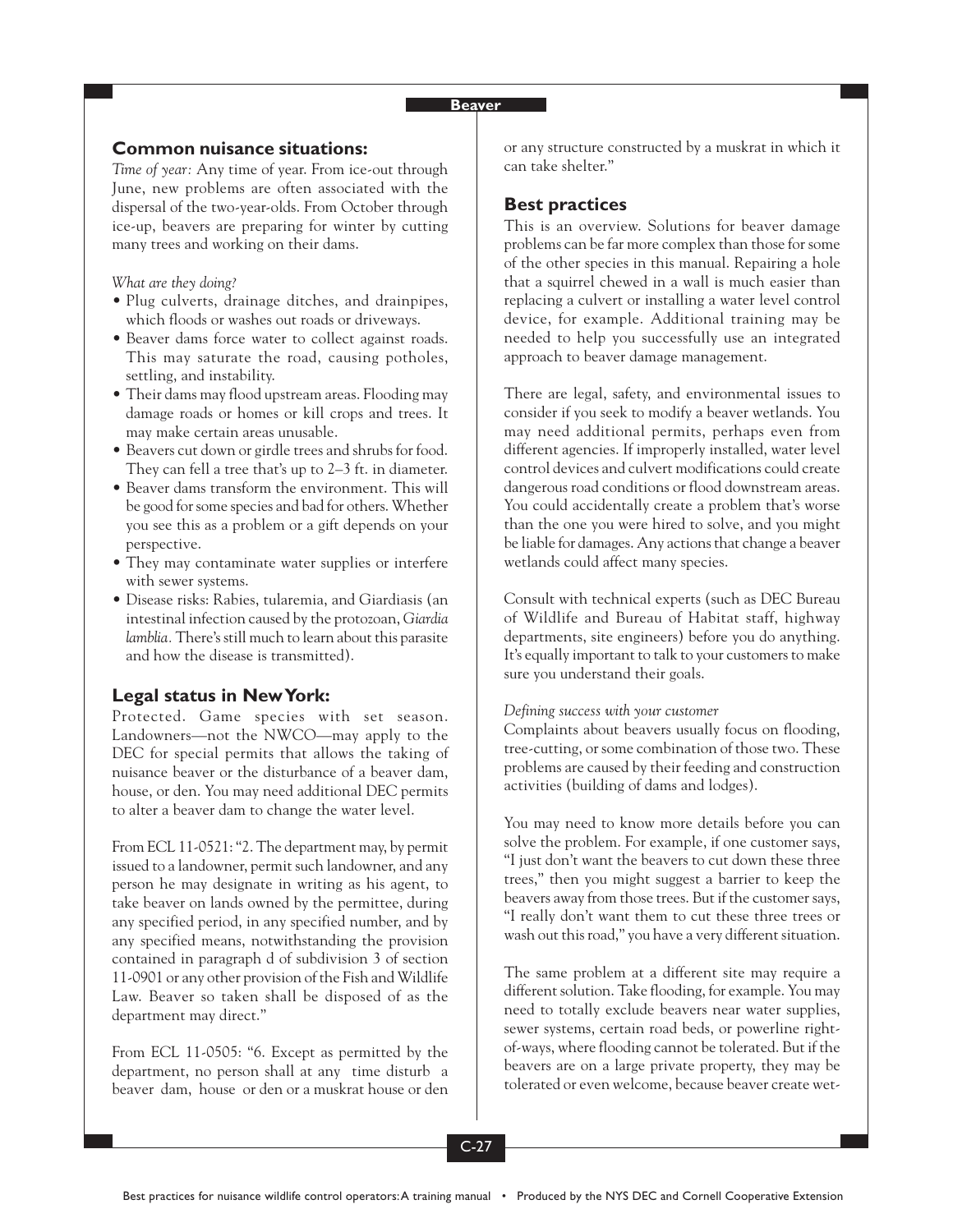lands that are used by many wildlife species. Perhaps that landowner is happy with the water level and just wants to prevent flooding. The landowner might be able to secure a permit to allow the dam to be breached before a heavy rainfall. That might be the perfect solution for some people.

Here are examples of questions that may help you choose the right strategy for your customer.

- What exactly are you trying to stop or prevent?
- Can any level of beaver activity be tolerated at the site?
- Do you want the beavers to stay or go?
- Would you prefer only nonlethal techniques, only lethal techniques, or some combination of the two?

*Some general tips:*

- Trapping is often an important part of the solution. During the legal fur trapping season your customers can invite licensed trappers onto their property to remove the beavers—at no cost.
- Some beavers are more determined to fix a breached dam than others. This can be a problem if you're trying to use a water level control device to prevent flooding. It's possible that if you removed the individuals with what one NWCO calls "compulsive damming disorder," the other beavers would accept the device.
- Don't crawl into a culvert or stand in the water in front of it when you're trying to unblock it, or stand on the downstream end while trying to breach a dam. That could be dangerous.
- You'll need a good pair of waders and may want a wet suit.

### **Protect vulnerable trees and shrubs:**

- Be aware that these options are meant to stop beavers from gnawing. They won't stop beavers from flooding the area, which could kill the plants.
- Wrap hardware cloth loosely around trees and shrubs to a height of at least 3 feet to prevent beavers from gnawing on them. Match the height of the hardware cloth to the typical snow depth for the area, because deep snow will allow the beavers to reach much higher on the tree. The cloth should be several inches from the plant, to give it room to grow.
- A 3-foot high fence (welded wire, 6x6' mesh) or foothigh electric fence (high tensile, 3 strands set 4" apart) can protect groups of plants. Make sure the fence can't be breached during deep snow.

• The National Wildlife Research Center (USDA-APHIS-WS) suggests that painting trees with a mix of 1 quart of sand in 1 gallon of exterior latex paint may prevent beavers from chewing on the trees.

# **Managing water levels:**

*General tips that apply to sites with a beaver dam or a culvert:*

- The feel and sound of flowing water are the cues that attract beavers to a "hole," whether that opening is a breach in their dam or a culvert. These cues trigger their instincts to build or repair a dam.
- Faster-moving water also sounds louder and is more likely to attract beavers than slow-moving, quiet water.
- Think of a culvert from a beaver's point of view: it looks like a smallish hole in an otherwise terrific dam. Easily fixed, eh?
- The size of the "hole" (culvert or breach in dam) usually determines whether or not beavers will try to plug it. The smaller the hole, the more compelling the sound of water rushing through it, and the more likely they are to try to plug it.
- The shape of the culvert matters, too: beavers are less likely to plug a pipe-arch shaped culvert than a round one.
- There have been improvements in water level control devices (WLCDs). For greater success, use modern devices and ensure that they are properly installed and maintained. Choose your site wisely, because these devices only work in specific situations.
- Work with your customers and technical experts to determine the degree to which you need to drop the water level. (This depends on the pond's slope and other site factors.) Your "draw down" requirement determines the depth at which you install a WLCD, for example.
- Beavers usually build their dams on the upstream side of a culvert, so that's where you want to install the WLCD. This way, they're less likely to build a dam *within* the culvert. That's harder to deal with, so try to prevent it.
- WLCDs can be used to protect beaver wetlands while minimizing the risk of damage. Combine this tool with the harvesting of beaver to maintain sustainable population levels.
- When installing a WLCD, you'll need to leave enough water in the pond for the beavers to survive the winter. If you don't, they may try to foil your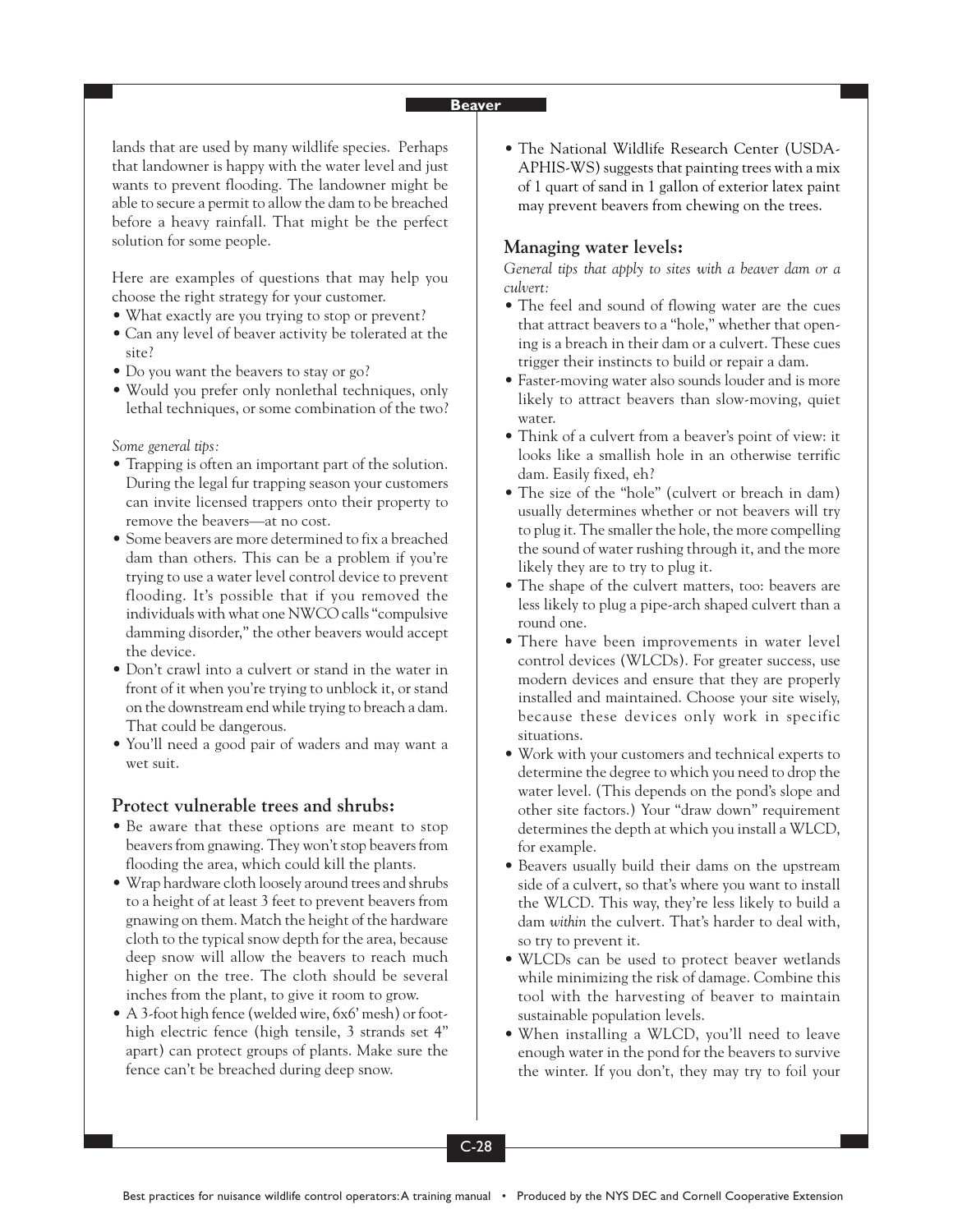device, or build another dam, or leave the area. (This is why WLCDs tend to work better in ponds that are least 4 ft. deep. In shallower water, the installation is trickier, and the beavers may be more determined to outsmart the device so they can maintain an appropriate water level for winter survival.) If the point of the device was to keep the beaver around but prevent them from causing damage, then if you drive them off you haven't exactly succeeded. So, in general, try to maintain at least 3 ft. of water at the lodge. Remember to factor in the typical depth of ice for that area. Three feet of solid ice will not do the beavers any good.

- If you install a WLCD in a culvert, make sure it can handle as much water as the culvert did before it was modified. Otherwise, it could cause flooding.
- Make sure you accurately estimate the rate of water flow, because if the WLCD is too small, there may be persistent flooding problems.
- Regular inspection and maintenance of WLCDs is critical, especially during the first two weeks after installation. The degree of required maintenance will depend on the device and the site. In some situations, weekly inspection and cleaning may be necessary. If the maintenance is inadequate the device may fail.
- Keep WLCDs clean of debris. If you don't, it may just turn into a dam! A 6x6" mesh size will keep the beavers out but allow debris to flow through the fence. Larger enclosures require less frequent cleaning. You may need to install a debris dam in front of your exclusion device.
- Check WLCDs after the leaves drop in the fall, after storms, and soon after ice out, because there's more debris moving through the water at those times.
- Where do water level control devices work best?
	- Temporary flooding of the site back to the original pond level won't cause much harm.
	- Pond is at least 3–4 ft. deep.
	- There's clay or gravel on the bottom of the pond.
	- People can easily reach the devices for inspection, and will do the maintenance.
- Some options, such as installing a WLCD or replacing a culvert, may be too expensive for some customers. These options may pay for themselves in the long term, if the devices work.
- If you install WLCDs or fences, consider offering maintenance services, too.
- Beavers often abandon ponds when their food runs out, so they may leave after a few years.

• For additional information, see the DEC's *Beaver damage control techniques manual*: www. dec.state.ny.us/website/dfwmr/wildlife/beaver

*Special considerations for sites with culverts:*

- If you're installing a new culvert, you may be able to prevent damage by choosing one that's the right shape and size for the site. The width of the culvert must be equal to, or greater than, the width of the stream. Use box or pipe-arch culverts with an inlet opening of at least 18 square feet. Better yet, bring the inlet size up to 38 square feet, or larger.
- The best WLCDs keep beavers away from the culvert's intake pipe and regulate the water level in the pond. They muffle the sound and feel of rushing water, reducing the beavers' compulsion to build dams.
- Replace smaller, round culvert pipes with oversized ones, where possible. Unfortunately, the up-front cost may be too high for your customers, although in the long run, this may be more cost-effective than yearly maintenance.
- Low-profile box culverts may be the most practical solution for roads that require a lot of fill to meet the size demands of a beaver-resistant culvert design.
- Don't create depressions at the inlet when you install a culvert, because beavers may just decide to enlarge the small pond you've created.
- In all but a few situations (see next section), no grates or guards over your culverts! Beavers will plug them, too.
- If beavers have a history of plugging a certain culvert, they may attempt to plug your replacement culvert, even if it's oversized. If this happens, trap the family group.

*Water level control devices (WLCDs):*

- Some devices exclude beavers AND muffle the water flow, which makes the "hole" less attractive to the beavers. Other WLCDs only act as barriers. If you start with a barrier and it's compromised, you can try adding a muffler. For example, deep water fences (barrier) are often combined with tubes (mufflers).
- Deep water fence (see Handout #4 at: www. dec.state.ny.us/website/dfwmr/wildlife/beaver/ handout4.htm). These fences usually enclose an area of 10–20 sq. ft. to keep beavers from blocking the intake of a road culvert. They can be shaped to fit the site, often square, D-shaped, or trapezoidal. Deep water fences should be made of 6x6" concrete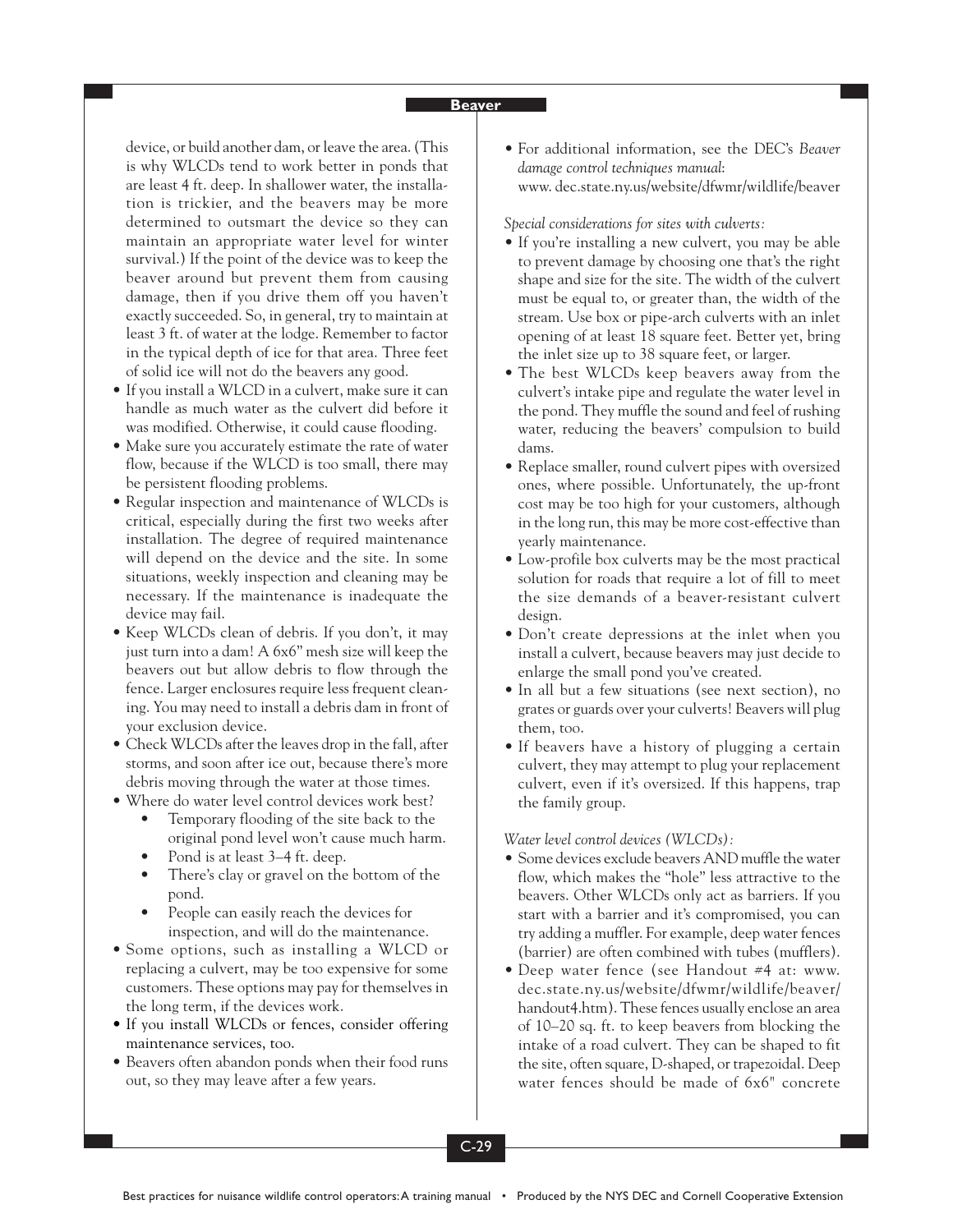reinforcement wire (6-gauge) or welded structural steel wire, and secured by heavy-duty steel posts. Install them tight against the bottom of the pond, or better yet, add a floor to keep the beavers from swimming underneath the fence. The fence must extend 18–24" above the water level. Properly installed and maintained, it should last 7–10 years. By themselves, deep water fences exclude beavers, but they do not muffle the sound and flow of water so the beavers may still be attracted to that hole. If the beavers construct a dam against the fence, install tubes into the fence. The tubes will muffle the flow of water, and may prevent the beavers from damming the fence again (see next bullet).

- Deep water fence combined with tubing (see Handout #7 at: www. dec.state.ny.us/website/dfwmr/ wildlife/beaver/handout7.htm). In this case, a 10 sq. ft. (or larger) rectangular fence is placed in the deepest water of the beaver pond. A piece of rigid, smooth PVC pipe is run from the fence through the dam at the desired water level. Angle the tube down, or use an elbow to keep its intake end underwater. The fence keeps the beavers from plugging the intake end of the pipe. The pipe, which helps muffle the sound and flow of water because of its material and angle of installation, may help prevent the beavers from building a dam around the deep water fence.
- Pond levelers, various designs, including the "Clemson" (see Handout #8 at: www. dec.state.ny.us/ website/dfwmr/wildlife/beaver/handout8.htm and Handout #10 at: www. dec.state.ny.us/website/ dfwmr/wildlife/beaver/handou10.htm). This is a perforated PVC tube fitted into a welded wire tube (it's a round fence). The entire cylinder is installed through the beaver dam, culvert, or pipe that they're blocking. The closed end should be upstream of the beaver dam, about 10–12 ft. away. It must always be submerged. The downstream end of the pond leveler should stick out no more than 3 ft. from the dam. This device should only be used where the pond is fed by a small stream or spring (flow should be no more than 10 cubic ft./second). Pond levelers may be overwhelmed by unusually high rainfall, so occasional flooding must be tolerable. They exclude beavers and muffle the water flow.
- Electric breach guard (see Handout #11 at: www. dec.state.ny.us/website/dfwmr/wildlife/beaver/ handou11.htm). A **grounded** electric fence that is used to keep beavers from repairing a breach in their dam. It's installed on the upstream side of the breach.

The hot wire is suspended across the water, with a few wires dangling from it, down to about an inch above the water's surface. When a beaver swims up to inspect the breach in the dam, it touches the dangling wires and receives a nasty shock. Use only deep-cycle RV batteries. Do NOT use fence energizers with household current because that's dangerous. Although it's fairly easy to carry and install, the energizer and battery are expensive, and both are often stolen. Check the condition of the battery once each week.

- Pond drain tubes (see Handout #9 at www. dec.state.ny.us/website/dfwmr/wildlife/beaver/ handou9.htm) are long pipes with one perforated end that are usually suspended at an incline on posts 1–4 ft. above the bottom of the pond. The pipes lead from a deep part of the pond through the dam, at the desired water level. The harder the bottom of the pond, the longer they work. These WLCDs are less expensive and weigh less than some of the previously mentioned devices, but require more maintenance (they have to be cleaned more often).
- Pitchfork guard (see Handout #3 at www. dec.state.ny.us/website/dfwmr/wildlife/beaver/ handou3.htm): A metal grate made of  $1/2 - 3/4$  heavy steel rods that are 6" apart, braced at the top with two horizontal rods. The grate is pushed into the bottom, and is also held in place by the current. Because there are only vertical rods, it's a little less likely to collect debris than wire mesh. This device won't stop beavers from plugging the culvert—in fact, it may actually promote dam-building—but it will keep the beavers from building the dam inside the culvert. Removing a dam that's inside the culvert is much harder than plucking out one that's in front of the culvert, especially if the highway crew has the right equipment. So, if the beavers only plug a culvert every now and then, and the crew has the right tools, this device may be enough to solve the problem. Pitchfork guards require frequent cleaning.

#### **Trapping:**

*General tips:*

• It takes experience and skill to trap beavers effectively. Don't wing it! Beaver easily become trapshy, so a botched trapping attempt may leave the customer with a worse problem. There are excellent courses, videos, and books that explain how to trap beaver.

C-30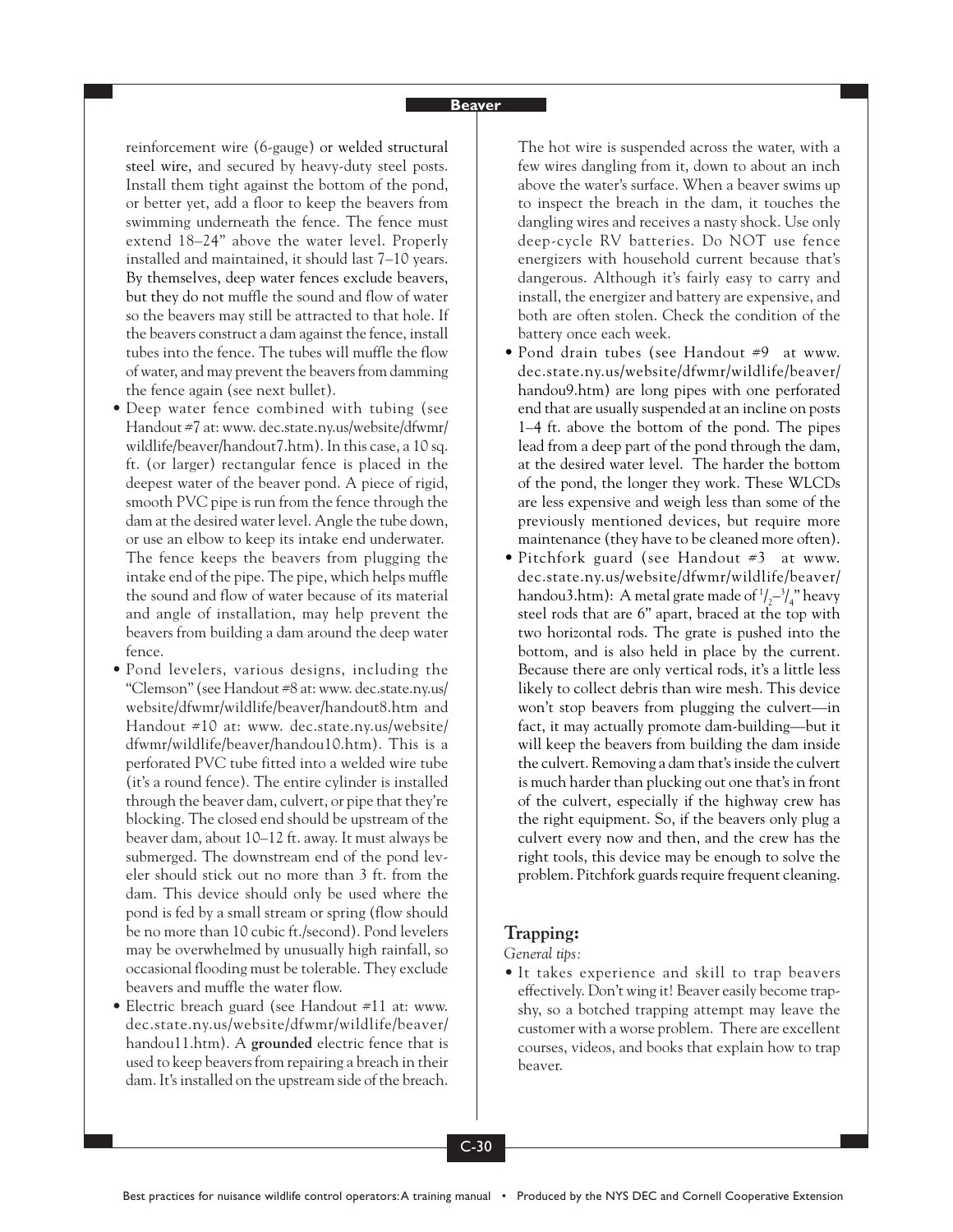- Trapping can be used in combination with nonlethal controls or by itself. It may be a particulary important option at sites where beavers have been plugging very large culverts (over 38 sq. ft.), or where a culvert can't be replaced with an oversized model.
- If lethal trapping is used as the sole control technique, be aware that other beavers may move into the site (depending on the conditions and the size of the beaver population), so you may need to continue trapping on a yearly basis.
- If the customer wants to minimize the number of beaver removed from the pond, trap as close to the site of the nuisance activity as your permit allows. Breach the dam (if allowed). The first beavers to investigate this hole are most likely the ones causing the most damage.
- If you want to remove the entire family, begin trapping away from the lodge so you don't spook the beavers.
- Otter now occur across upstate New York, thanks to a restoration project, but they are still protected in many areas. Otter frequently use beaver ponds and may be killed in traps intended for beaver. Follow the tips in the following section to avoid accidentally trapping river otter and muskrat.
- Trapping in front of a breach in a dam is difficult. The beaver may have a big stick in its mouth as it approaches the dam (because it wants to plug that hole). The trap may catch the stick instead of the beaver, allowing the beaver to escape.You may have greater success if you try to catch the beaver where it's looking for material to fix the hole. If you'd like to set near the dam (and your permit allows this) try placing your trap perpendicular to the dam, or about 10 ft. away.
- Beaver must be destroyed, unless specifically permitted. Don't expect to receive permission to trap and transfer beaver, because it's rarely given in New York. (Only the Regional Wildlife Manager has the authority to issue this permit.)

*How to avoid accidentally trapping river otter:*

- Look for otter and their sign. They could be anywhere in New York now.
- Get in, catch what you can, get out. Don't spend weeks trying to catch the last beaver or a trap-shy individual. Instead, give them a few weeks to calm down, then return with specialized traps.
- If using a body-gripping traps, choose a  $# 330$  with an offset trigger. This trap provides enough room for otters to pass through without triggering the trap.

Smaller traps, such as 220s and 280s, do not. Replace 4-way triggers with 2-way triggers. Crimp the trigger wires together and place them as far to the side as possible. This trigger modification doesn't affect the capture rate for beaver but reduces the accidental capture of otter by half.

- Using a tension-adjustable trigger may reduce the otter catch even further.
- Avoid channel sets, especially in main channels.
- Stay away from dams and other crossover locations.
- Use baited sets, where possible.
- Use castor mound sets with trap set 8–10" deep, for hind foot catches.
- Avoid setting traps near beaver lodges or burrows made in banks, even if those areas are old and seem to be unused.
- Carry a catchpole to carefully release any otter caught in a foothold trap.
- Use cable restraints. You'll need DEC training and certification to use this tool. Contact your regional DEC wildlife staff for information.
- If you accidentally catch an otter, or find a dead one, please call the DEC regional wildlife office immediately.
- In Central and Western New York, if you see otter or their sign, please report this to the DEC, to help us document their population status.
- For more information, see: •www.dec.state.ny.us/website/dfwmr/wildlife/ wildgame/330modi.pdf
	- www.dec.state.ny.us/website/dfwmr/seasons/ wortf.html
	- www.dec.state.ny.us/dfwmr/wildlife/wildgame/ Trappers21.pdf

#### *Live traps:*

- A NWCO may be allowed to use cable restraints after completing special training.
- There are several other different types of live traps specially designed for beaver (Bailey, Hancock, Breathe Easy, Koro, Ram Ezee). Some are modified cage traps, some are funnel traps, and the Bailey and Hancock traps resemble suitcases. Cost and effectiveness varies. Some NWCOs report a significantly greater success rate with the Hancock design as compared to the Bailey.
- Here's how to set a Hancock trap in a culvert. Put some corrugated pipe into the culvert and secure it with stakes. Then place the trap in front of that.